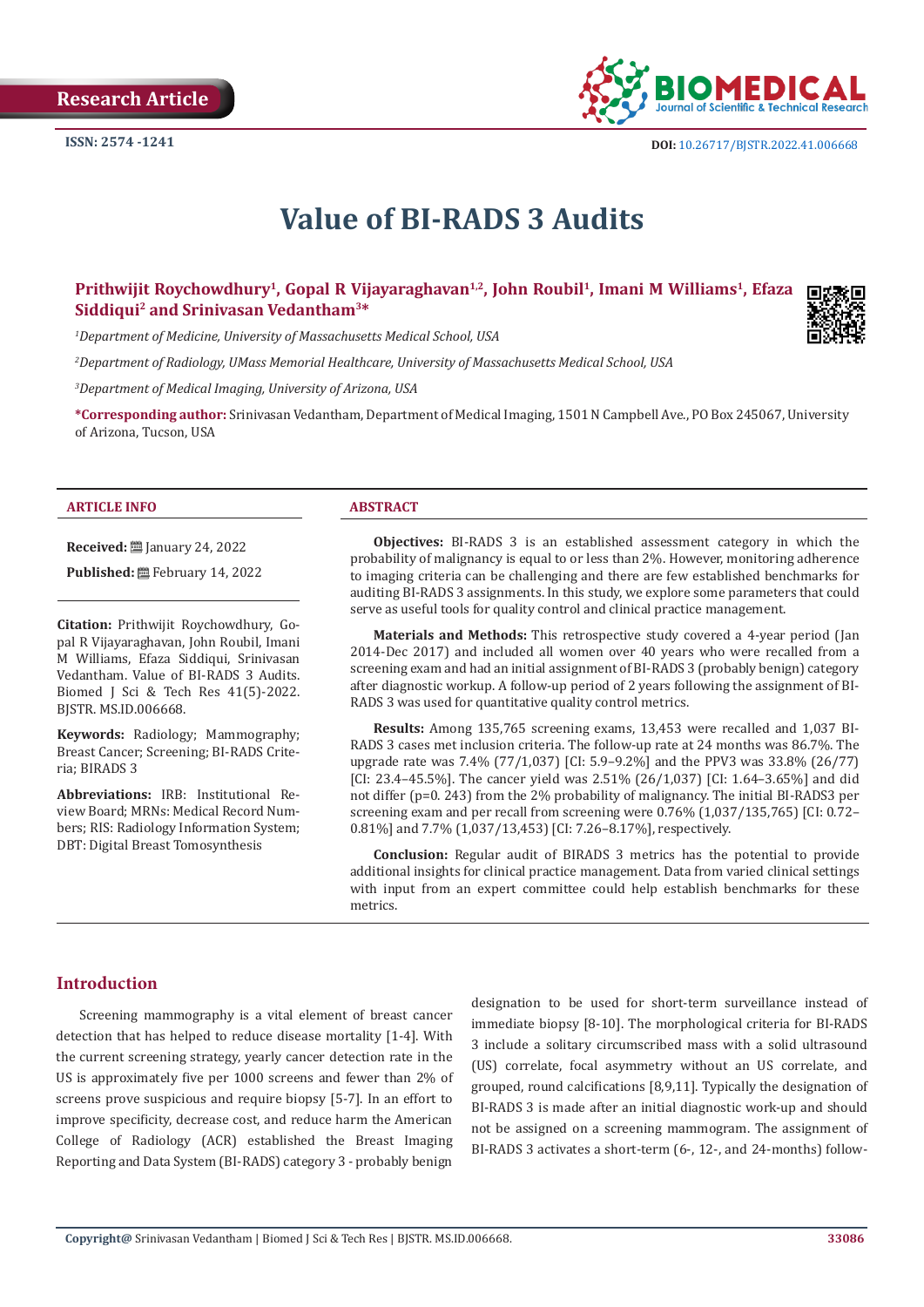up protocol which has been demonstrated to reduce false-positive findings at biopsy, while also retaining a high sensitivity for earlystage breast cancer [9].

The designation of BI-RADS 3 is meant to indicate that a finding has a 2% or less risk of malignancy [8] and a recent retrospective report of 45,202 BI-RADS 3 cases from the National Mammography Database suggests that this expectation is concordant with reality [12]. However, institution-level evidence still suggest that in practice 0.9 – 7.9% of BI-RADS 3 lesions are upgraded to BI-RADS 4 and sent for biopsy [9,13-15]. Additionally, as the BI-RADS 3 designation is afforded some flexibility there is an appreciable amount of interobserver variability within each modality [16- 18]. As a result, monitoring adherence to imaging criteria can be challenging and there are relatively few established benchmarks for auditing BI-RADS 3 assignment. Herein, we share BI-RADS 3 audit results from our own institution over a four-year period and propose discrete auditing criteria that may help to establish performance benchmarks. We introduce the following metrics while on surveillance and which may serve as useful benchmarks:

- **(i)** Percentage of initial BI-RADS 3 to total screens
- **(ii)** Percentage of initial BI-RADS 3 to screen-recalled cases (BI-RADS 0)
- **(iii)** BI-RADS 3 upgrade rates within 24 months
- **(iv)** Positive predictive value (PPV3) of lesions biopsied within 24 months
- **(v)** Distribution of imaging morphology assigned a BI-RADS 3 category
- **(vi)** Cancer yield.

# **Materials and Methods**

Our institute is a large tertiary academic medical center (a NAPBC accredited and a breast imaging center of excellence by the ACR) in the northeast United States with an effective catchment area of nearly 1 million individuals. This retrospective study was approved by the Institutional Review Board (IRB) and is compliant with the Health Insurance Portability and Accountability Act. Information regarding the annual number of screening mammograms and the specific number of BI-RADS 0, and BI-RADS 3 cases were obtained from the Radiology Information System (RIS). All relevant BI-RADS 3 Medical Record Numbers (MRNs) were identified with the assistance of the institute's translational science core. All cases were reviewed in the electronic medical records at our institution. All data was extracted and compiled in Red Cap [19] by study personnel. Efforts were taken to standardize the data extraction process and to minimize inter-observer variability. A sample of ten records was collaboratively reviewed by all study personnel to standardize the data extraction and compiling of records from radiologist's interpretation. Subsequently, the data were extracted from the remaining charts independently by four study personnel.

#### **Subjects**

The study included all women over 40 years of age recalled (BI-RADS 0) from screening and assigned BI-RADS 3 at a followup diagnostic evaluation from January 2014 through December 2017 at our institution. Our inclusion criteria were women who were assigned BI-RADS 0 on initial screening exam, and, assigned BI-RADS 3 from a diagnostic follow-up exam performed within 90 days of the screening exam, and, had at least one follow-up visit in the subsequent 24-month period. Exclusion criteria were women under 40 years of age at the date of their initial screening exam, or, BI-RADS 3 assessment following diagnostic assessment in a symptomatic patient, or, the follow-up diagnostic evaluation from a screening mammogram exceeded the 90-day time limit, or, did not have one or more evaluations in the 2-year follow-up period. The study was limited to mammographic and ultrasound evaluations only. All of the digital mammograms were performed at our multiple clinical sites on Hologic (Bedford, MA) Selenia® or Selenia® Dimensions™ units. Both full-field digital mammograms (2D) and Digital Breast Tomosynthesis (DBT) techniques [20] are employed at the time of the screening examinations. There are no clearly defined criteria with regards to who is offered a 2D mammogram and who is offered a DBT study.

All breast ultrasounds were performed on a Phillips (Bothell, WA) iU-22 unit by a dedicated breast sonographer, and when necessary, the radiologist will also personally scan the patient. At our institute BI-RADS 3 cases are evaluated at 6 months (ipsilateral breast), 12 months (bilateral) and 24 months (bilateral). At each time point, supplemental ultrasound as indicated was also performed. The data abstracted from the chart included the patient age at time of BI-RADS 3 designation as well as if the preceding BI-RADS 0 mammogram was their baseline. We also recorded whether the BI-RADS 3 designation was made via diagnostic mammogram, or ultrasound, or both. The radiologist who assigned the BI-RADS 3 designation, the breast density category (A-D), the quadrantbased location, and the morphology of the BI-RADS 3 finding from mammography and ultrasound were recorded. The presence of follow-up imaging at 6, 12, 24 months was recorded and was used to calculate the follow-up rate. If a patient was deemed to be lossto-follow up at 24 months, the last known finding was recorded. If a biopsy was completed, the duration (months) after BI-RADS 3 assignment, modality used image guidance, and the histopathologic findings from the biopsied specimen were all captured.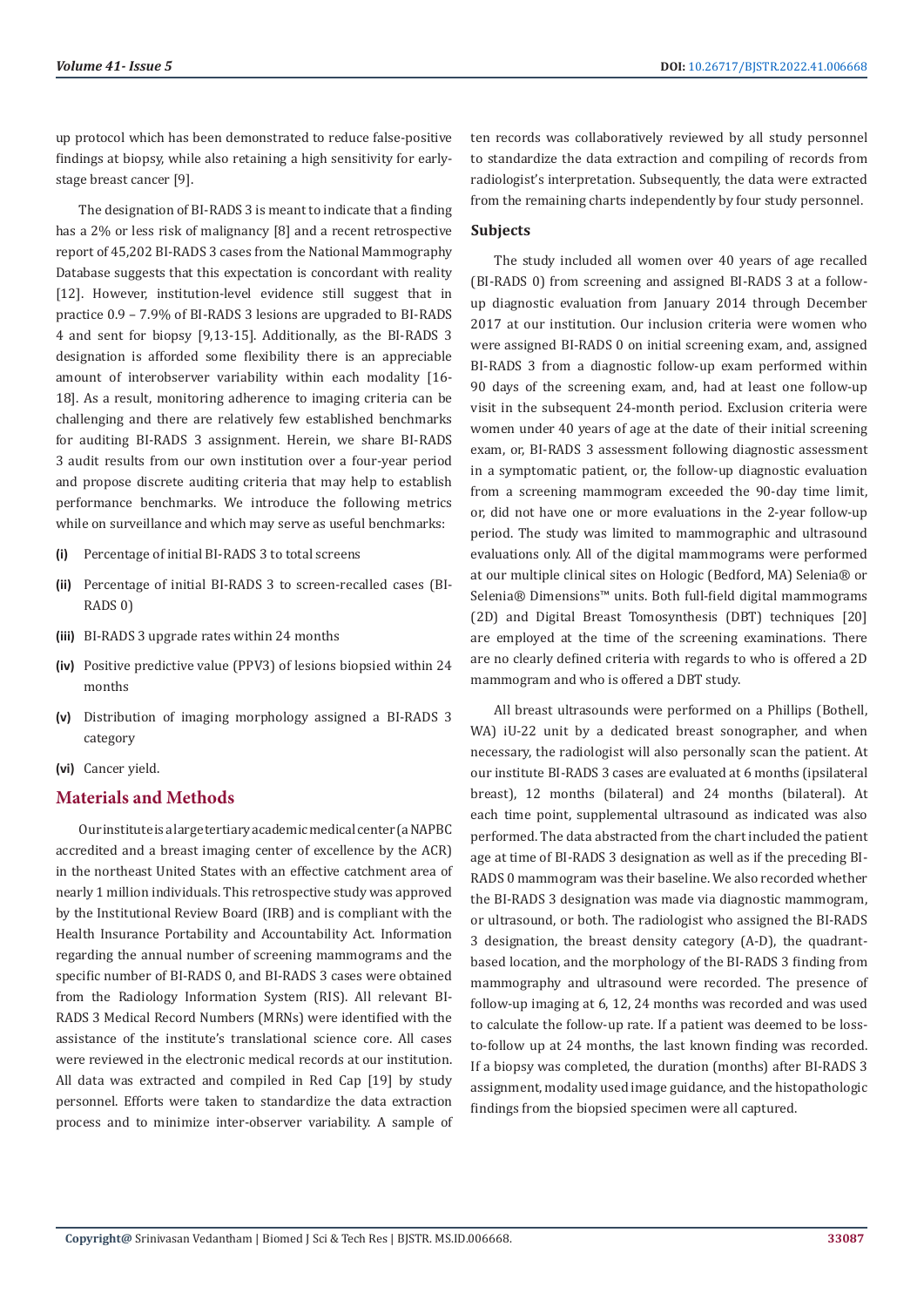#### **Statistical Methods**

The quantitative measures in this study are all reported as proportions/percentages. The Clopper-Pearson exact 95% confidence interval was computed. One sample tests of proportions were used to determine if the quantitative metrics differed from values reported in literature. All tests were two-tailed. Effects associated with p<0.05 were considered statistically significant. All analyses were conducted using statistical software (SAS version 9.4, SAS Institute, Inc., Cary, NC).

# **Results**

### **Demographics**

A total of 135,765 screening exams were performed during the four-year period from which 13,453 were recalled (Figure 1). A total of 1,360 women were assigned BI-RADS 3 of which 1,037 women met the study eligibility criteria during the four-year period. There were 24 unique radiologists who assigned BI-RADS 3 category during the study period. Eight out of the 24 radiologists were fellowship-trained in breast imaging and each of these eight radiologists assigned 50 or more BI-RADS 3 studies and accounted for 93% (n=969) of all included BI-RADS 3 cases. The mean age at time of initial BI-RADS 3 assignment was  $56.6 \pm 11.1$  years with range of 40–94 years (Table 1). For 165 (15.9%) women, the BI-RADS 0 mammogram that preceded their BI-RADS 3 assignment was the patient's first mammogram. In terms of breast density, nearly half (49.6%, n=514) of all of the breasts studied were category B, followed by  $37.1\%$  (n=385) in category C, 8.29% (n=86) in category A, and 4.82% (n=50) in category D.



**Figure 1:** Flowchart describing the assignment and follow-up of probably benign findings and the associated quantitative metrics for clinical practice management.

**Table 1:** Patient demographics, prior mammograms, and breast density of BIRADS 3 patients (n =1,037).

| <b>Characteristic</b>                                    | Value           |
|----------------------------------------------------------|-----------------|
| Age (Mean $\pm$ SD)                                      | $56.6 \pm 11.1$ |
| Range                                                    | 40-94           |
| Baseline Mammogram*                                      | 165 (15.9%)     |
| <b>Breast Density Category</b>                           |                 |
| Category A - Almost Entirely Fatty                       | 86 (8.29%)      |
| Category B – Scattered Areas of fibroglandular<br>tissue | 514 (49.6%)     |
| Category C – Heterogeneously Dense                       | 385 (37.1%)     |
| Category D - Extremely Dense                             | 50 (4.82%)      |

# **BI-RADS 3 Features: Morphology, Laterality and Location**

Nearly all (95.9%, n=994) of the BI-RADS 3 cases were assigned BI-RADS 3 on either mammogram/DBT alone, or mammogram/ DBT with ultrasound. The remainder (3.95%, n=41) of cases were assigned BI-RADS 3 on ultrasound (Table 2). The imaging morphology breakdown of the 1037 cases were asymmetry/ architectural distortion (n=512, 49%), grouped calcifications (n=398, 38%), and non-calcified circumscribed mass (n=90, 9%). The remaining 37 BI-RADS 3 cases (4%) were called at the discretion of the radiologist and the electronic records did not document the classic descriptors for a BI-RADS 3 assessment. The assignment of BI-RADS 3 lesions was relatively even with 49.8% (n=516) in the left breast, 44.6% (n=462) in the right breast, and 5.70% (n=59) of cases bilaterally. The upper outer quadrant had the greatest number of lesions in both the right (n=232, 38.0%) and the left (n=195, 35.3%) breasts, followed by the subareolar/central region in the right (n=140, 22.9%) and left (n=115, 20.8%) breasts.

**Table 2:** Imaging characteristics including modality that resulted in BIRADS 3, lesion location and lesion morphology, and followup.

| <b>Characteristic</b>                 | Value $(\%)$      |
|---------------------------------------|-------------------|
| Modality                              |                   |
| Mammogram & Ultrasound                | 590/1,037 (56.9%) |
| Mammogram alone                       | 404/1,037 (39.0%) |
| Ultrasound alone                      | 41/1,037 (3.95%)  |
| Laterality                            |                   |
| Left                                  | 462/1,037 (44.6%) |
| Right                                 | 516/1,037 (49.8%) |
| <b>Both</b>                           | 59/1,037 (5.7%)   |
| Morphology                            |                   |
| Asymmetry/Architectural<br>Distortion | 512/1,037 (49%)   |
| Grouped calcifications                | 398/1,037 (38%)   |
| Noncalcified circumscribed mass       | 90/1,037 (9%)     |
| Other                                 | 37/1,037 (4%)     |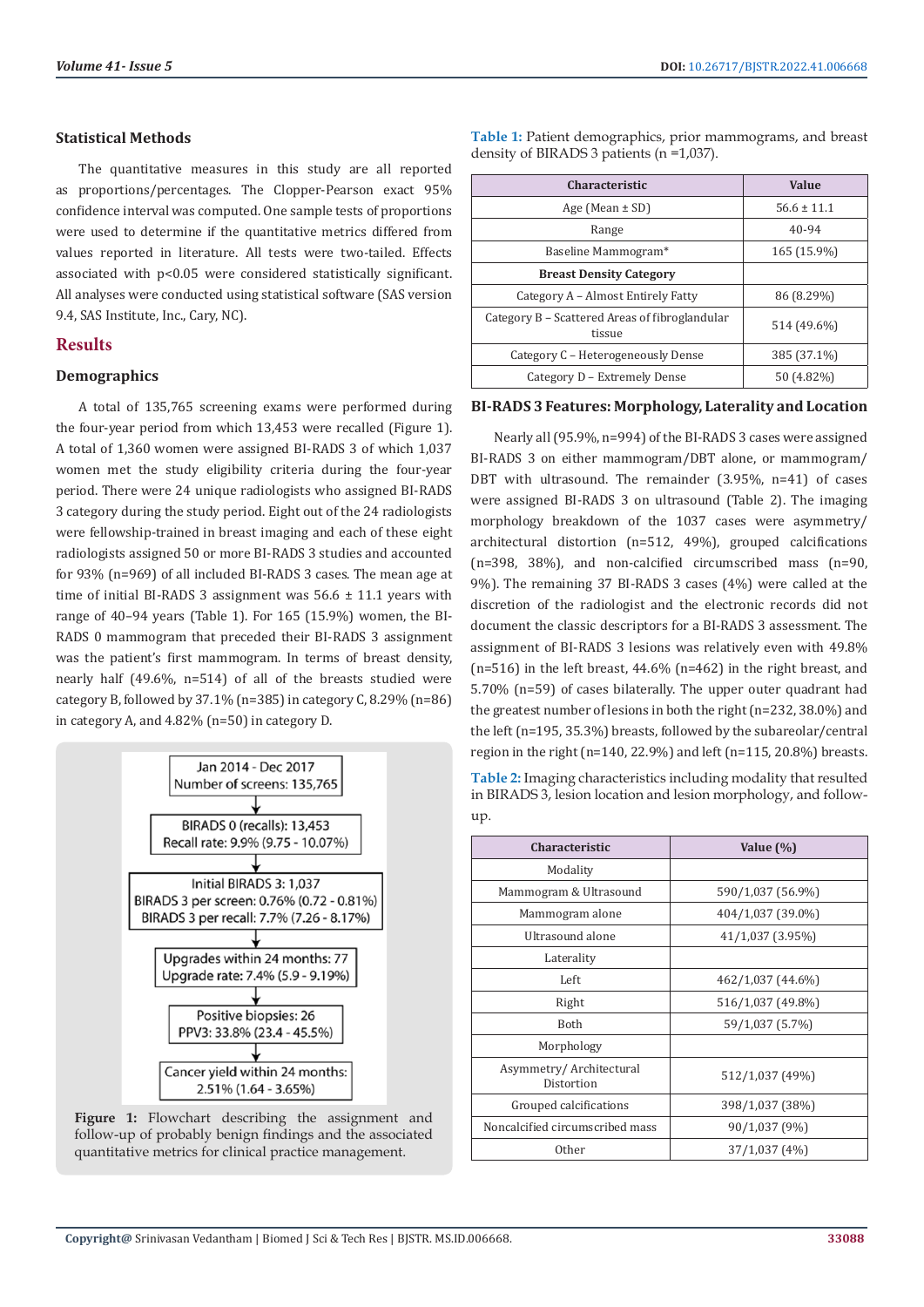| Follow-up rates |                     |
|-----------------|---------------------|
| At 6 months     | 1,007/1,037 (97.1%) |
| At 12 months    | 979/1,022 (95.8%)   |
| At 18-24 months | 876/1,011 (86.7%)   |

#### **Follow-up of BI-RADS 3 Lesions**

The follow-up rate at 6 months was  $97.1\%$  (1,007/1,037) and decreased progressively to 95.8% (979/1,022) at 12 months and 86.6% (876/1,011) at 24 months (Table 2). The denominator is adjusted for lesion downgrade due to benign pathology from biopsy at prior follow-up. Among the 1,037 BI-RADS 3 patients, 7.4% (n=77) of all the cases underwent biopsy, of which n=23, n=40 and n=14 cases were biopsied at 6 months, 12 months and 18-24 months, respectively. A majority of the biopsies (n=47, 61%) of the biopsies were performed under ultrasound guidance and the remainder (n=30, 39%) using stereotactic mammography. The distribution of biopsies at different follow-up periods was as follows: 23/77 (30%) at 6 months, 40/77 (52%) at 12 months, and 14/77 (18%) were performed between 18-24 months.

**Table 3:** Quantitative benchmarks for clinical practice management.

| <b>Characteristic</b>                                                   | Value (%) [95% CI]                          |
|-------------------------------------------------------------------------|---------------------------------------------|
| Percentage of initial BI-RADS 3 to<br>total screens                     | 1,037/135,765 (0.76%) [0.72%<br>$-0.81\%$ ] |
| Percentage of initial BI-RADS 3 to<br>screen-recalled (BI-RADS 0) cases | 1,037/13,453 (7.71%) [7.26% -<br>8.17%]     |
| Upgrade rate within 24 months of<br>BI-RADS 3                           | 77/1,037 (7.43%) [5.90% - 9.19%]            |
| PPV3 of biopsies within 24 months<br>of BI-RADS 3                       | 26/77 (33.77%) [23.38% -<br>45.45%]         |
| Cancer yield within 24 months of<br><b>BI-RADS 3</b>                    | 26/1,037 (2.51%) [1.64% - 3.65%]            |
| Cancer type                                                             |                                             |
| Ductal carcinoma in situ (DCIS)                                         | 12/26 (46.2%) [26.6% - 66.6%]               |
| Invasive ductal carcinoma (IDC)                                         | 11/26 (42.3%) [23.4% - 63.1%]               |
| Invasive lobular carcinoma (ILC)                                        | 3/26 (11.5%) [2.5% - 30.2%]                 |

### **Quantitative Benchmarks**

The quantitative benchmarks suggested for routine clinical practice management are summarized in Table 3. The percentage of initial BI-RADS 3 to total screens was 0.76% (1,037/135,765) and the percentage of initial BI-RADS 3 to screen-recalled cases (BI-RADS 0) was 7.7% (1,037/13,453). Within the 24-month follow-up period, the BI-RADS 3 upgrade rate was 7.4% (77/1,037). Among the 77 lesions biopsied within 24 months following BI-RADS 3 assignment, there were 26 malignancies, resulting in positive predictive value (PPV3) of 33.8% (26/77). Among the 26 cancers, 62% (n=16) were biopsied under ultrasound guidance, while 38% (n=10) were biopsied under stereotactic mammography. The cancer yield within the 24-month follow-up period was 2.51% (26/1,037). Among these 26 cancers, 30.8% (8/26) were detected at 6 months, 57.7% (15/26) at 12 months and 11.5% (3/26) at 18-24 months. The most frequently identified cancer type was ductal carcinoma in situ (DCIS) with 46% (12/26) of the cases. This was followed by invasive ductal carcinoma (IDC) at 42% (n=11) and invasive lobular carcinoma (ILC) at 12% (n=3).

### **Discussion**

The purpose of introducing the BI-RADS 3 categorization in the BI-RADS atlas [8] was to reduce the harms of screening by decreasing the number of false positives biopsies, reducing the cost of health care and yet maintaining sensitivity for early detection of breast cancers. Although the BI-RADS atlas specifies the probability of cancer in this subset as 2% or less, there has been no established routine audit in recent times for various clinical practice settings [17,21]. We therefore conducted a retrospective review of our own data as a quality assurance project to better guide clinical practice management. In our study over a 4-year period of 1,037 BI-RADS 3 cases following an inconclusive (BI-RADS 0) screening mammogram, the cancer yield was 2.5% (n=26) during the 2-year surveillance period. The observed cancer yield was not statistically different (p=0.243) from the 2% probability of malignancy as described in the BI-RADS atlas. Our cancer yield did not significantly differ with the 1.86% cancer yield reported by Berg, et al. [12] (p=0.123) but was significantly higher than the 1.47% reported by Micheals, et al. [21] (p=0.006), the 1.02% reported by Lehman, et al.  $[22]$  ( $p<0.001$ ), and the  $0.8\%$  reported by Baum, et al.  $[23]$ (p<0.001).

Among the 26 cancers detected within the 2-year follow-up period, 8/26 (30.8%) were detected within the first 6 months and supports the value of the short-term (6 months) follow-up. The ratio in our series was different from Berg, et al. [12], where 58% cancers were identified at 6 months (p=0.005). During the first 12 months of follow-up, 23/26 (89%) cancers were detected and is comparable to the 73% reported by Chung, et al. [24] (p=0.076). In keeping with multiple prior studies [11,12,21] most of our cancers were DCIS 12/26 (46%). There were 11/26 (42%) invasive ductal carcinomas and 3/26 (12%) invasive lobular carcinomas in our series. The invasive cancers were early-stage cancers. In our study, during the 2-year surveillance, 77/1,037 (7.4%) cases were upgraded to BIRADS 4/5 and were biopsied. This rate was higher than the 5.9% reported by Michaels, et al. [21] (p=0.037) and 0.88% reported by Vizcaino, et al. [15] (p<0.001). The positive predictive value (PPV3) in our series was 26/77 (34%), which is larger than the 16.6% in Berg, et al. [12] (p<0.001) and comparable to the 25% in Michaels, et al. [21] (p=0.076). In our study, the proportion of BI-RADS 3 to the number of recalls (BI-RADS 0) was 10.1% (1,360/13,453) among all women and 7.7% (1,037/13,453)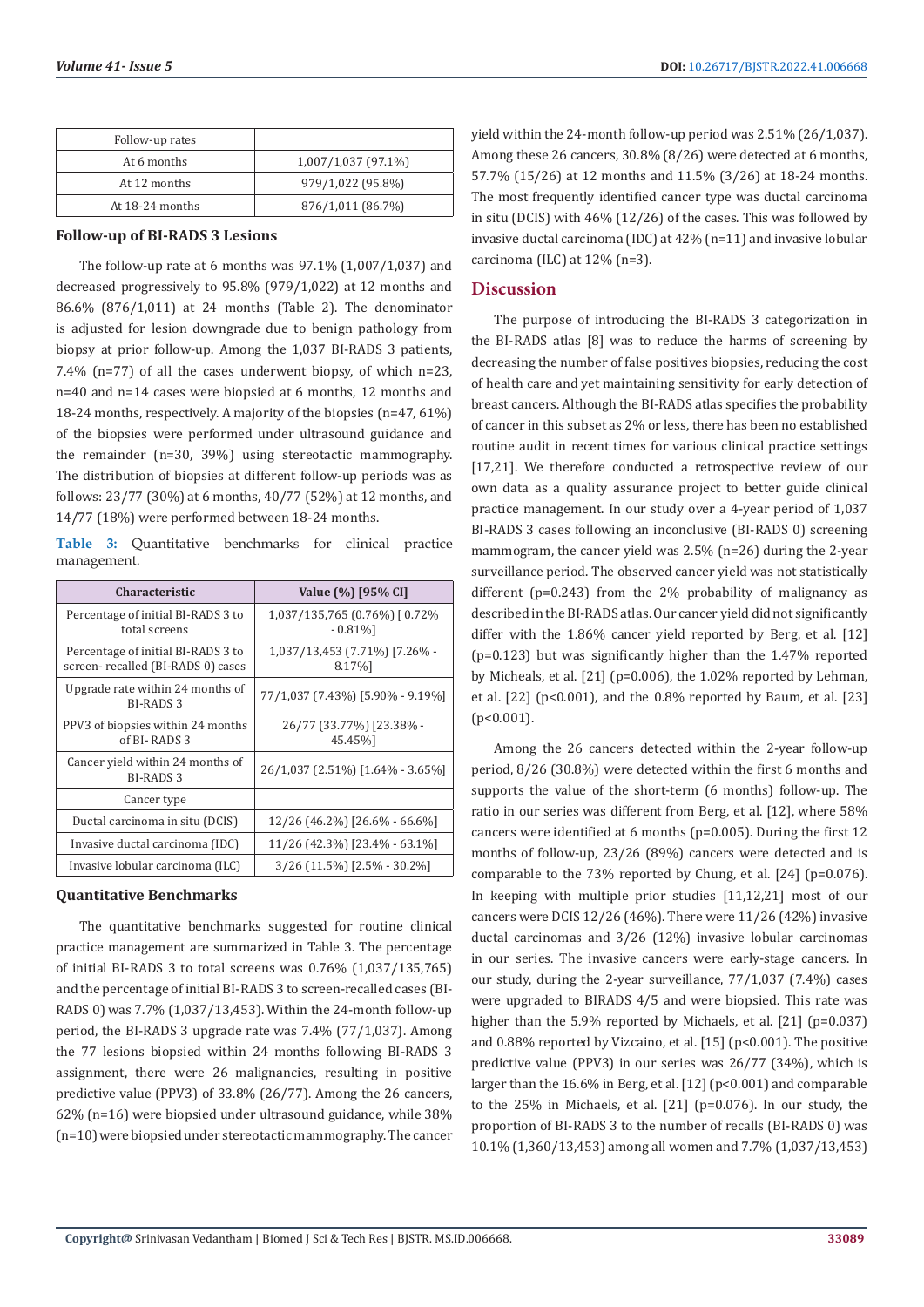among study eligible women. In our literature search on PubMed, we could not identify any publication that reported on the use of this metric. We suggest including this metric as part of routine audits for clinical practice management.

To establish a benchmark across different practice settings, there is need for sharing recent data from varied clinical settings (academic and private, dedicated and non-dedicated breast imaging practices). The above referred indices could serve as a useful benchmark of a practice's quality assurance. Age, ethnicity, lack of transport, education, and cost of care all result in disparities and barriers that contribute to a poor follow-up. Poor compliance to follow-up would directly impact the cancer yield in BIRADS-3 cases. While the literature [12,21,23,24] describes loss to followup as a major concern, in our series the follow-up rates were good with 97% at 6 months, 94% at 12 months and 84% at 24 months. In Michaels, et al. [21] the compliance for follow-up progressively declined from 83% at 6 months to 54% at 24 months. In Baum, et al. [23], the studied cohort only had a 71% compliance with follow-up. The current edition of BI-RADS atlas clearly discourages assignment of BI-RADS 3 from a screening examination without a complete diagnostic workup. However, prior literature did not make that clear distinction [12]. The BI-RADS atlas clearly outlines the morphology criteria for assignment of BI-RADS 3 under mammogram, ultrasound and MRI; however, it also mentions that the radiologist's experience and discretion could determine the assignment.

The distribution of the different morphologies contributing to a BIRADS-3 assignment in our study was asymmetry/focal asymmetry/architectural distortion was 49% (512/1,037), microcalcifications 38% (398/1,037), non-calcified circumscribed mass on mammogram or ultrasound or both was 9% (90/1,037) and 4% (37/1,037) of the assignments were at the discretion of the interpreting radiologist without one of the above descriptors in the report. In most studies [13,14,15,21] calcifications accounted for greater than 50% of the BI-RADS 3 assignments, except in Varas, et al. [14], where calcifications accounted only for 19% of the BI-RADS 3 assignment. Institutional policies, reader variability and access to care may be contributing to these differences. Also, radiologist's experience and fellowship-training may influence interpretation [18]. Dedicated fellowship-trained breast imagers and general radiologists performing breast imaging are known to differ in their evaluation and assessment of breast lesions [17,18]. Literature also mentions of varying cancer yields depending on whether dedicated breast imagers or general radiologists interpret breast exams [2,18,21]. The majority of our BIRADS 3 cases at our facility were reviewed by dedicated fellowship-trained breast imagers. Another factor contributing to variability that has been recently reported is the patient's age with cancer yield exceeding 2% for women older than 60 years of age [25].

Also, after the introduction of DBT, there is literature indicating better visualization of architectural distortion, some of which lack an ultrasound correlate [26]. During the early stages of DBT adoption in clinical practice, there was lack of a DBT-guided biopsy device and hence consensus among the radiologists on the management of these lesions. Further, there is also variability among radiologists [16] in terms of lesion descriptors that could contribute to variability in assigning BI-RADS 3 category. Ambinder et al [18], refers to the decreasing incidence of BI-RADS 3 post-DBT implementation. All of these factors contribute to inter-reader and inter-facility variability and have resulted in wide variability across practices in the assignment of BIRADS 3 as a percentage of the total screens. We feel that larger data set from across the country may help us define some benchmarks necessitating practices to review their policies should there be large variances from established benchmarks.

# **Limitations**

Our study had limitations. The study was retrospective in nature. Only mammographic and ultrasound features were considered. Prior to mid-2016 when we acquired the capability to perform tomosynthesis guided biopsies, architectural distortion without an ultrasound correlate were assigned BIRADS 3 at our institute. On review of our records, architectural distortion and asymmetry, though distinct morphologies, were sometimes used interchangeably in the report. Hence, we merged the two categories for analysis rather than attempt to distinguish them. We did not specifically account for downgrades to BIRADS 1 and 2 during follow-up, which is likely a very small proportion, since a majority of our breast imagers continue to follow up cases assigned a BIRADS-3 for the entire 24-month surveillance.

### **Conclusion**

Audit of BIRADS 3 metrics has the potential to provide additional insights for clinical practice management. Many of the criteria referred to in this paper (cancer yield, BI-RADS 3 as a percentage of screens, as a percentage of BI-RADS 0, distribution of the morphology of BI-RADS3 assignments, upgrade rates, positive biopsy rates) may serve a useful role in monitoring clinical practice and for establishing the optimal range for the appropriate use of the BI-RADS 3 category. Larger data sets from varied clinical settings, with inputs from an expert committee could help establish benchmarks for these metrics.

### **Key Messages**

Audit of BIRADS 3 metrics can provide additional insights for clinical practice management.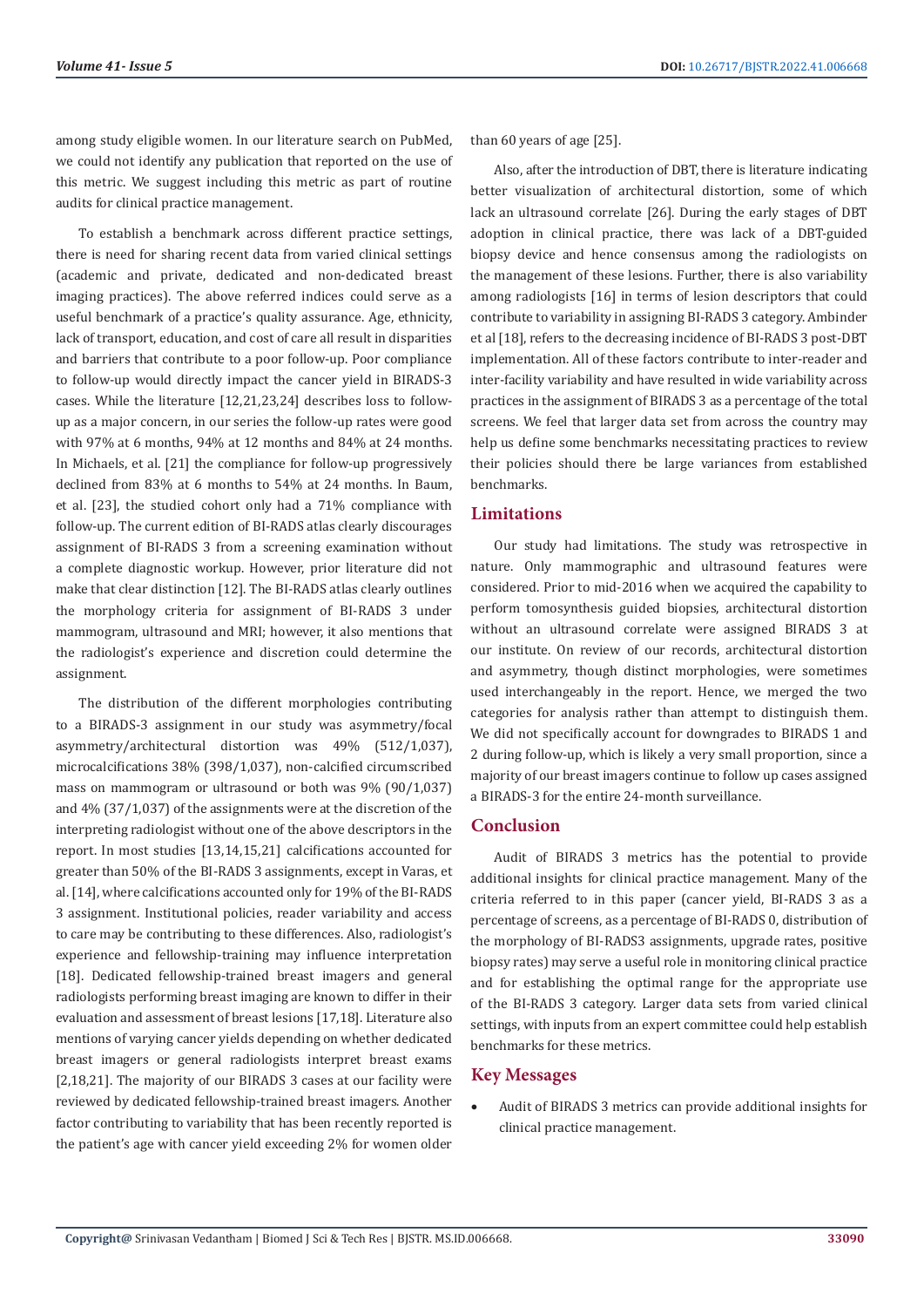- BIRADS 3 metrics to monitor could include cancer yield, BI-RADS 3 as a percentage of screens, BI-RADS 3 as a percentage of BI-RADS 0, distribution of the morphology of BI- RADS 3 assignments, upgrade rates, and positive biopsy rates may serve a useful role in quality evaluation and establishing the optimal range for the appropriate use of the BI-RADS 3 category.
- Larger data sets from varied clinical settings, with inputs from an expert committee could help establish benchmarks for these metrics.

# **Acknowledgement**

The authors thank Yurima Guilarte-Walker and the Data Lake team as well as Pratik Patel from the RedCap team for their assistance with data collection and data management. This work was supported in part by the National Cancer Institute (NCI) of the National Institutes of Health (NIH) grants R01CA195512 and R01CA199044. The contents are solely the responsibility of the authors and do not necessarily represent the official views of the NCI or the NIH.

#### **References**

- 1. Niell BL, Freer PE, Weinfurtner RJ, Arleo EK, Drukteinis JS (2017) Screening for Breast Cancer. Radiol Clin North Am 55(6): 1145-1162.
- 2. [Nelson HD, Fu R, Cantor A, Pappas M, Daeges M, et al. \(2016\) Effectiveness](https://pubmed.ncbi.nlm.nih.gov/26756588/)  [of Breast Cancer Screening: Systematic Review and Meta-analysis to](https://pubmed.ncbi.nlm.nih.gov/26756588/)  [Update the 2009 U.S. Preventive Services Task Force Recommendation.](https://pubmed.ncbi.nlm.nih.gov/26756588/)  [Ann Intern Med 164\(4\): 244-255.](https://pubmed.ncbi.nlm.nih.gov/26756588/)
- 3. Lø[berg M, Lousdal ML, Bretthauer M, Kalager M \(2015\) Benefits and](https://www.ncbi.nlm.nih.gov/labs/pmc/articles/PMC4415291/)  [harms of mammography screening. Breast Cancer Res 17\(1\): 63.](https://www.ncbi.nlm.nih.gov/labs/pmc/articles/PMC4415291/)
- 4. [DeSantis CE, Ma J, Gaudet MM, Newman LA, Miller KD, et al. \(2019\)](https://pubmed.ncbi.nlm.nih.gov/31577379/)  [Breast cancer statistics, 2019. CA Cancer J Clin 69\(6\): 438-451.](https://pubmed.ncbi.nlm.nih.gov/31577379/)
- 5. Lehman CD, Arao RF, Sprague BL, Lee JM, Buist DS, et al (2017) National Performance Benchmarks for Modern Screening Digital Mammography: Update from the Breast Cancer Surveillance Consortium. Radiology 283(1): 49-58.
- 6. [Rosenberg RD, Yankaskas BC, Abraham LA, Sickles EA, Lehman CD, et](https://pubmed.ncbi.nlm.nih.gov/16990671/)  [al. \(2006\) Performance benchmarks for screening mammography.](https://pubmed.ncbi.nlm.nih.gov/16990671/)  [Radiology 241\(1\): 55-66.](https://pubmed.ncbi.nlm.nih.gov/16990671/)
- 7. [Lee CS, Bhargavan Chatfield M, Burnside ES, Nagy P, Sickles EA \(2016\)](https://pubmed.ncbi.nlm.nih.gov/26866649/)  [The National Mammography Database: Preliminary Data. AJR Am J](https://pubmed.ncbi.nlm.nih.gov/26866649/)  [Roentgenol 206\(4\): 883-890.](https://pubmed.ncbi.nlm.nih.gov/26866649/)
- 8. D Orsi CJ, et al. (2013) ACR BI-RADS® Atlas, Breast Imaging Reporting and Data System.
- 9. [Sickles EA \(1911\) Periodic mammographic follow-up of probably benign](https://pubmed.ncbi.nlm.nih.gov/2014293/)  [lesions: results in 3,184 consecutive cases. Radiology 179\(2\): 463-468.](https://pubmed.ncbi.nlm.nih.gov/2014293/)
- 10. [Liberman L, Menell JH \(2002\) Breast imaging reporting and data system](https://radiopaedia.org/articles/breast-imaging-reporting-and-data-system-bi-rads)  [\(BI-RADS\). Radiol Clin North Am 40\(3\): 409-430.](https://radiopaedia.org/articles/breast-imaging-reporting-and-data-system-bi-rads)
- 11. [Sickles EA \(1986\) Breast calcifications: mammographic evaluation.](https://pubmed.ncbi.nlm.nih.gov/3726103/) [Radiology 160\(2\): 289-293.](https://pubmed.ncbi.nlm.nih.gov/3726103/)
- 12. Berg WA, Berg JM, Sickles EA, Burnside ES, Zuley ML, et al. (2020) Cancer Yield and Patterns of Follow-up for BI-RADS Category 3 after Screening Mammography Recall in the National Mammography Database. Radiology 296(1): 32-41.
- 13. Helvie MA, Pennes DR, Rebner M, Adler DD (1991) Mammographic follow-up of low-suspicion lesions: compliance rate and diagnostic yield. Radiology 178(1): 155-158.
- 14. [Varas X, Leborgne F, Leborgne JH \(1992\) Nonpalpable, probably benign](https://pubmed.ncbi.nlm.nih.gov/1620838/) [lesions: role of follow-up mammography. Radiology 184\(2\): 409-414.](https://pubmed.ncbi.nlm.nih.gov/1620838/)
- 15. Vizcaíno I, Gadea L, Andreo L, Salas D, Ruiz Perales F, et al. (2001) Shortterm follow-up results in 795 nonpalpable probably benign lesions detected at screening mammography. Radiology 219(2): 475-483.
- 16. Grimm LJ, Anderson AL, Baker JA, Johnson KS, Walsh R, et al. (2015) Interobserver Variability Between Breast Imagers Using the Fifth Edition of the BI-RADS MRI Lexicon. AJR Am J Roentgenol 204(5): 1120-1124.
- 17. [Michaels AY, Chung CSW, Frost EP, Birdwell RL, Giess CS \(2017\)](https://pubmed.ncbi.nlm.nih.gov/28381334/) [Interobserver variability in upgraded and non-upgraded BI-RADS 3](https://pubmed.ncbi.nlm.nih.gov/28381334/) [lesions. Clin Radiol 72\(8\): 694.](https://pubmed.ncbi.nlm.nih.gov/28381334/)
- 18. [Ambinder EB, Mullen LA, Falomo E, Myers K, Hung J, et al. \(2019\)](https://pubmed.ncbi.nlm.nih.gov/30268720/) [Variability in Individual Radiologist BI-RADS 3 Usage at a Large](https://pubmed.ncbi.nlm.nih.gov/30268720/) [Academic Center: What's the Cause and What Should We Do About It?](https://pubmed.ncbi.nlm.nih.gov/30268720/) [Acad Radiol 26\(7\): 915-922.](https://pubmed.ncbi.nlm.nih.gov/30268720/)
- 19. [Harris PA, Taylor R, Thielke R, Payne J, Gonzalez N, et al. \(2009\) Research](https://pubmed.ncbi.nlm.nih.gov/18929686/) [electronic data capture \(REDCap\)--a metadata-driven methodology](https://pubmed.ncbi.nlm.nih.gov/18929686/) [and workflow process for providing translational research informatics](https://pubmed.ncbi.nlm.nih.gov/18929686/) [support. Journal of biomedical informatics 42\(2\): 377-381.](https://pubmed.ncbi.nlm.nih.gov/18929686/)
- 20. [Vedantham S, Karellas A, Vijayaraghavan GR, Kopans DB \(2015\) Digital](https://pubmed.ncbi.nlm.nih.gov/26599926/) [Breast Tomosynthesis: State of the Art. Radiology 277\(3\): 663-684.](https://pubmed.ncbi.nlm.nih.gov/26599926/)
- 21. Michaels AY, Chung CSW, Birdwell RL, Frost EP, Giess CS (2017) Imaging and histopathological features of BI-RADS 3 lesions upgraded during imaging surveillance. Breast J 23(1): 10-16.
- 22. Lehman CD, Arao RF, Sprague BL, Lee JM, Buist DS, et al. (2015) National Performance Benchmarks for Modern Screening Digital Mammography: Update from the Breast Cancer Surveillance Consortium. Radiology 283(1): 49-58.
- 23. [Baum JK, Hanna LG, Acharyya S, Conant EF, Bassett LW, et al. \(2011\)](https://pubmed.ncbi.nlm.nih.gov/21502382/) [Use of BI-RADS 3- Probably Benign category in the American College](https://pubmed.ncbi.nlm.nih.gov/21502382/) [of Radiology Network Digital Mammographic Imaging Screening trial.](https://pubmed.ncbi.nlm.nih.gov/21502382/) [Radiology 260\(1\): 61-67.](https://pubmed.ncbi.nlm.nih.gov/21502382/)
- 24. [Chung CSW, Giess CS, Gombos EC, Frost EP, Yeh ED, et al. \(2014\) Patient](https://pubmed.ncbi.nlm.nih.gov/24660725/) [compliance and diagnostic yield of 18 month follow up of surveillance in](https://pubmed.ncbi.nlm.nih.gov/24660725/) [probably benign mammographic lesions. AJR 202\(4\): 922-927.](https://pubmed.ncbi.nlm.nih.gov/24660725/)
- 25. [Lee CS, Berg JM, Berg WA \(2021\) Cancer Yield Exceeds 2% for BI-RADS 3](https://pubmed.ncbi.nlm.nih.gov/33787333/) [Probably Benign Findings in Women Older Than 60 Years in the National](https://pubmed.ncbi.nlm.nih.gov/33787333/) [Mammography Database. Radiology 299\(3\): 550-558.](https://pubmed.ncbi.nlm.nih.gov/33787333/)
- 26. Vijayaraghavan GR, Newburg A, Vedantham S (2019) Positive Predictive Value of Tomosynthesis-guided Biopsies of Architectural Distortions Seen on Digital Breast Tomosynthesis and without an Ultrasound Correlate. J Clin Imaging Sci 9: 53.